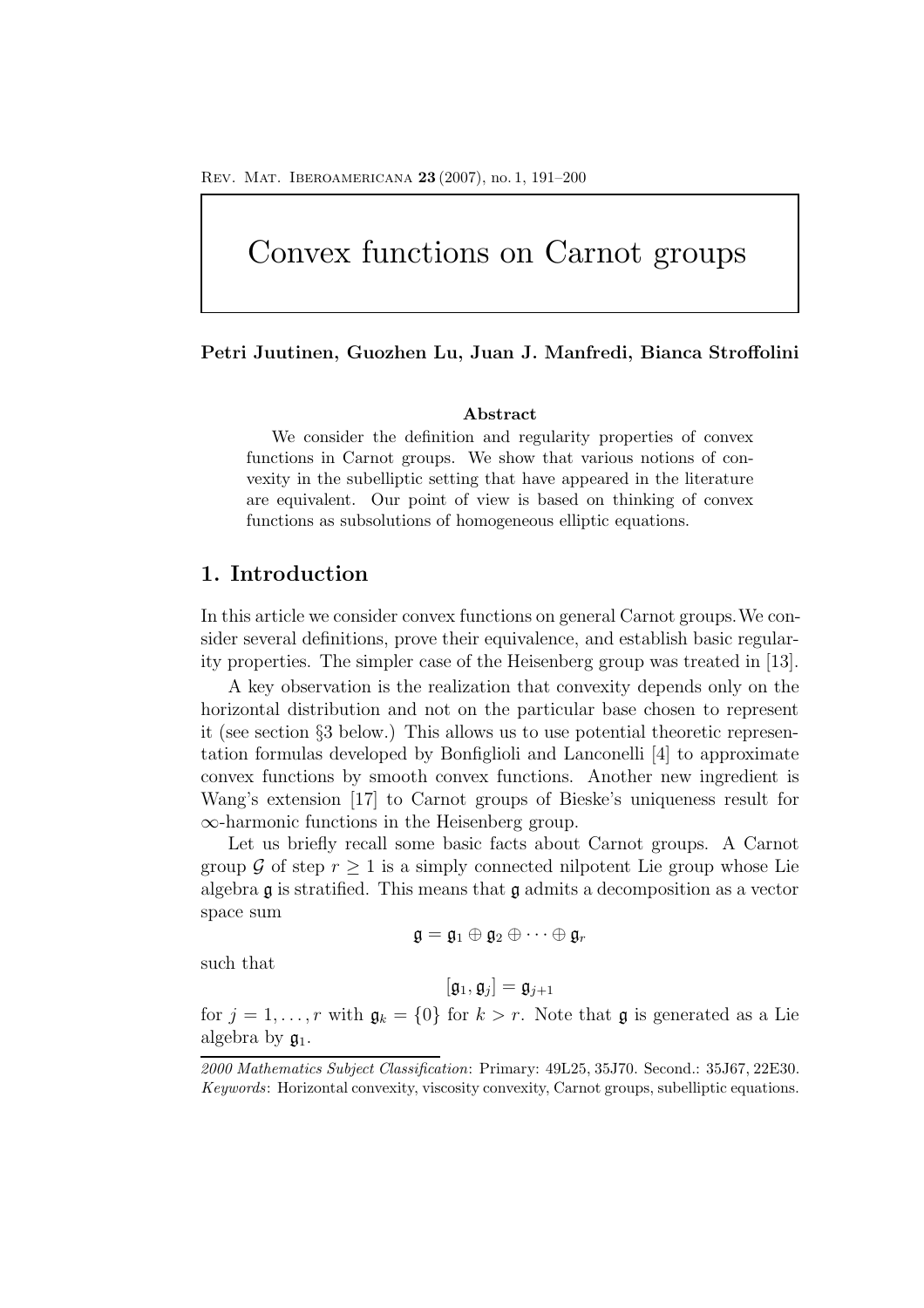Let  $m_i = \dim(\mathfrak{g}_i)$  and choose a basis of  $\mathfrak{g}_i$  formed by left-invariant vector fields

$$
\mathfrak{X} = \{X_{i,j} : i = 1, \ldots, m_j, j = 1, \ldots, r\}.
$$

The dimension of G as a manifold is  $n = m_1 + \cdots + m_r$ . The horizontal tangent space at a point  $p \in \mathcal{G}$  is the  $m_1$ -dimensional subspace of  $\mathfrak{g}$  spanned by  $\{X_{1,1}(p),...,X_{1,m_1}(p)\}\$ . From now on we will drop the first index and indicate by  $\{X_1,\ldots,X_{m_1}\}\$  a frame of vector fields that span the first layer  $\mathfrak{g}_1$ . With the above notations the horizontal subspace can be identified with the left translation by p of  $\mathcal{G}_1 = \exp(\mathfrak{g}_1)$ , the horizontal subspace at the origin, via the exponential mapping; that is, we have

$$
p \cdot G_1 = \text{linear-span}\left\{X_1(p), \ldots, X_{m_1}(p)\right\}.
$$

A horizontal curve  $\gamma(t)$  is a piece-wise smooth curve whose tangent vector  $\gamma'(t)$  is in the horizontal tangent space  $\gamma(t) \cdot \mathcal{G}_1$  whenever it exists. Given two points  $p$  and  $q$  we consider the set of all possible horizontal curves joining these points:

$$
\Gamma(p,q) = \{ \gamma \text{ horizontal curve} : \gamma(0) = p, \gamma(1) = q \}.
$$

This set is never empty by Chow's theorem (see for example [5]). For convenience, we fix an ambient Riemannian metric in  $\mathfrak g$  so that  $\mathfrak X$  is an orthonormal frame and the Riemannian volume element agrees with the Haar measure of  $\mathcal{G}$ , and this Haar measure is the Lebesgue measure in  $\mathbb{R}^n$ . This is always possible, see [9, Chapter 1].

The Carnot-Carathéodory distance is then defined as the infimum of the length of horizontal curves of the set Γ:

$$
d_{CC}(p,q) = \inf_{\Gamma(p,q)} \int_0^1 |\gamma'(t)| dt.
$$

It depends only of the restriction of the ambient Riemannian metric to the horizontal distribution generated by the horizontal tangent spaces. The Carnot-Carathéodory ball of radius R centered at a point  $p$  is given by

$$
B(p, R) = \{q \in G : d_{CC}(p, q) < r\}.
$$

Using the so-called ball-box theorem  $([5])$ , the volume of a ball can be easily estimated to be

$$
vol(B(0,R)) \sim r^Q,
$$

where  $Q = \sum_{j=1}^{m_j} j m_j$  is the *homogeneous dimension* of  $\mathcal{G}$ .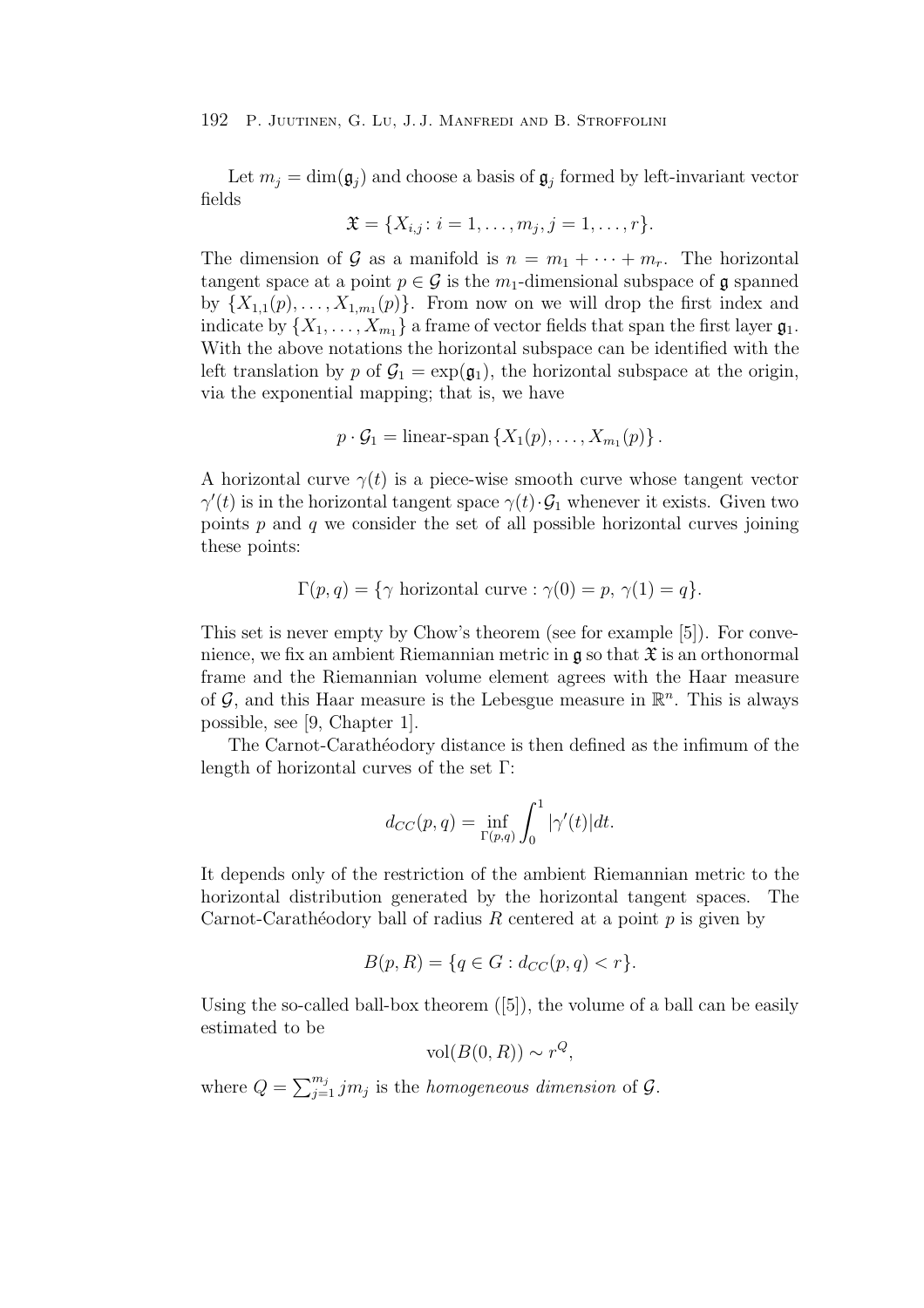The natural (non-isotropic) dilations  $\delta_t$  in G are given in exponential coordinates by

$$
\delta_t \bigg( \exp \bigg( \sum_{j=1}^r \sum_{i=1}^{m_j} p_{i,j} X_{i,j} \bigg) \bigg) = \exp \bigg( \sum_{j=1}^r \sum_{i=1}^{m_j} t^j p_{i,j} X_{i,j} \bigg),
$$

for  $t > 0$ . These dilations are group homomorphisms. For negative  $t > 0$  we define  $\delta_t = (\delta_{-t})^{-1}$ .

For a smooth function  $u : \mathcal{G} \mapsto \mathbb{R}$  the gradient can be written relative to  $\mathfrak X$  as the vector

$$
D_{\mathfrak{X}}u=(X_{i,j}u)_{j=1...r, i=1,...m_j}.
$$

The horizontal gradient of u at a point  $p$  is then the projection of the gradient of u at p onto the horizontal subspace  $p \cdot \mathcal{G}_1$ , and is given by

$$
D_{\mathrm{h}}u=(X_1u,\ldots,X_{m_1}u).
$$

The symmetrized horizontal second derivative matrix, denoted by  $(D_h^2 u)^*$ , is the  $m_1 \times m_1$  matrix with entries

$$
(D_{\mathbf{h}}^{2}u)_{ij}^{*} = \frac{1}{2}(X_{i}X_{j}u + X_{j}X_{i}u)
$$

for  $i, j = 1, 2, \ldots, m_1$ .

Let us recall the definition of convexity in the viscosity sense:

**Definition 1.1.** Let  $\Omega \subset \mathcal{G}$  be an open set and  $u: \Omega \to \mathbb{R}$  be an uppersemicontinuous function. We say that u is convex in  $\Omega$  if

$$
(D_\mathrm{h}^2 u)^* \geq 0
$$

in the viscosity sense. That is, if  $p \in \Omega$  and  $\phi \in C^2$  touches u from above at p  $(\phi(p) = u(p)$  and  $\phi(q) \geq u(q)$  for q near p) we have  $(D_h^2 \phi)^*(p) \geq 0$ .

This definition is compatible with the stratified group structure since convexity is preserved by left-translations and by dilations. As in the case of the Heisenberg group, uniform limits of convex functions are convex and the supremum of a family of convex functions is convex, since these results hold for viscosity subsolutions in general.

Notice that we require the a-priori regularity assumption of upper-semicontinuity as it is done in the definition of sub-harmonic functions. This is not needed when *horizontally convex* functions are considered. These are defined by requiring that whenever  $p \in \Omega$  and the horizontal segment  $h \in \mathcal{G}_1$ are such that the segment  $[p \cdot h^{-1}, p \cdot h] \subset \Omega$  the function of one real variable

$$
(1.1) \t t \mapsto u (p \cdot \delta_t(h))
$$

is convex for  $-1 < t < 1$ .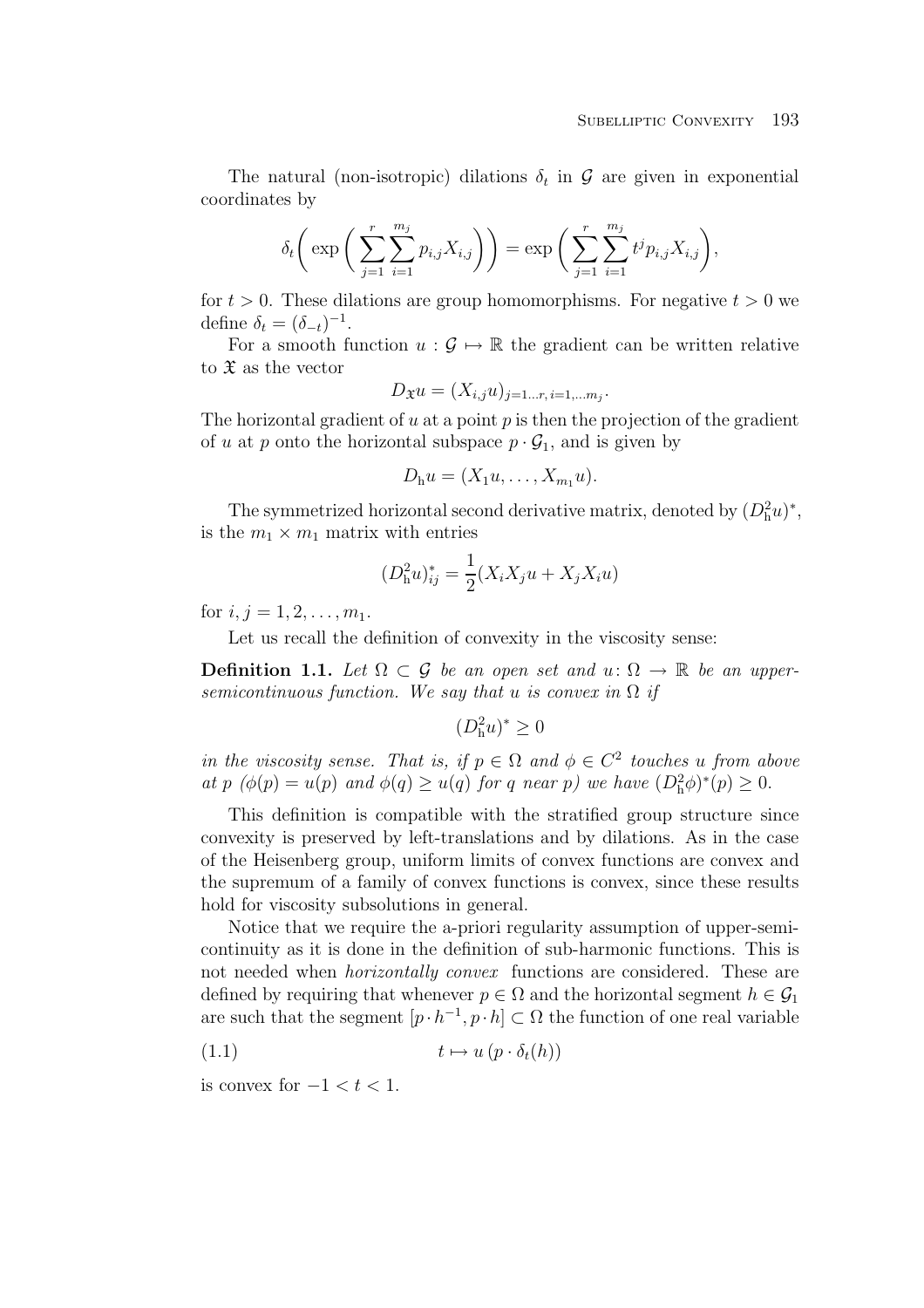It was established in [13] that upper-semicontinuous horizontally convex functions are indeed convex in the sense of Definition 1.1. In this paper we will show that the reciprocal is also true (see Theorem 3.1 below.) This equivalence has also been established independently by Wang [18] and Magnani [14].

In the Heisenberg group Balogh and Rickley [5] proved that condition (1.1) by itself, without requiring upper-semicontinuity, suffices to guarantee that  $u$ is continuous –and therefore Lipschitz continuous– and also showed that horizontally convex functions are convex in the sense of Definition 1.1.

While this manuscript was in preparation we learned about the monotonicity and comparison results of Gutiérrez and Montanari [10, 11] in groups of Heisenberg type. It follows from these results that a convex function is in the space  $BV_{h, \text{loc}}^2$  of functions whose second derivatives (in the homogeneous sense) are measures. A theorem of Ambrosio and Magnani [1] implies then the twice pointwise differentiability a.e. of convex functions. Theorems of Aleksandrov type for Carnot groups of step 2 can also be found in [8] and [14].

We would like to thank Giovanna Citti for pointing out an error in a previous version of this manuscript.

## **2. Convexity in the Viscosity Sense in** R*<sup>n</sup>*

In order to illustrate our approach in the case of general Carnot groups, we present here the Euclidean version of Theorem 3.1 below. Let  $\Omega$  be a domain in  $\mathbb{R}^n$ . Consider a continuous function  $F(x, z, p, M)$  in  $\Omega \times \mathbb{R} \times \mathbb{R}^n \times \mathcal{S}^n$  that satisfies

(2.1) 
$$
\begin{cases} F(x, z, p, 0) = 0, \\ F(x, z, p, M) \le F(x, z', p, M) \text{ if } z \le z', \text{and} \\ F(x, z, p, M) \le F(x, z, p, M') \text{ if } M' \le M. \end{cases}
$$

The last two conditions indicate that  $F$  is proper and degenerate elliptic according to the terminology of [6]. Here  $S<sup>n</sup>$  denotes the class of  $n \times n$  real symmetric matrices.

**Theorem 2.1.** Let  $\Omega \subset \mathbb{R}^n$  be an open set and  $u: \Omega \to \mathbb{R}$  be an uppersemicontinuous function. The following statements are equivalent:

i) whenever  $x, y \in \Omega$  and the segment joining x and y is also in  $\Omega$  we have

$$
(2.2) \ \ u(\lambda x + (1 - \lambda)y) \le \lambda u(x) + (1 - \lambda)u(y) \qquad \text{for all } 0 \le \lambda \le 1.
$$

ii) u is a viscosity subsolution of all equations

$$
F(x, u(x), Du(x), D2u(x)) = 0,
$$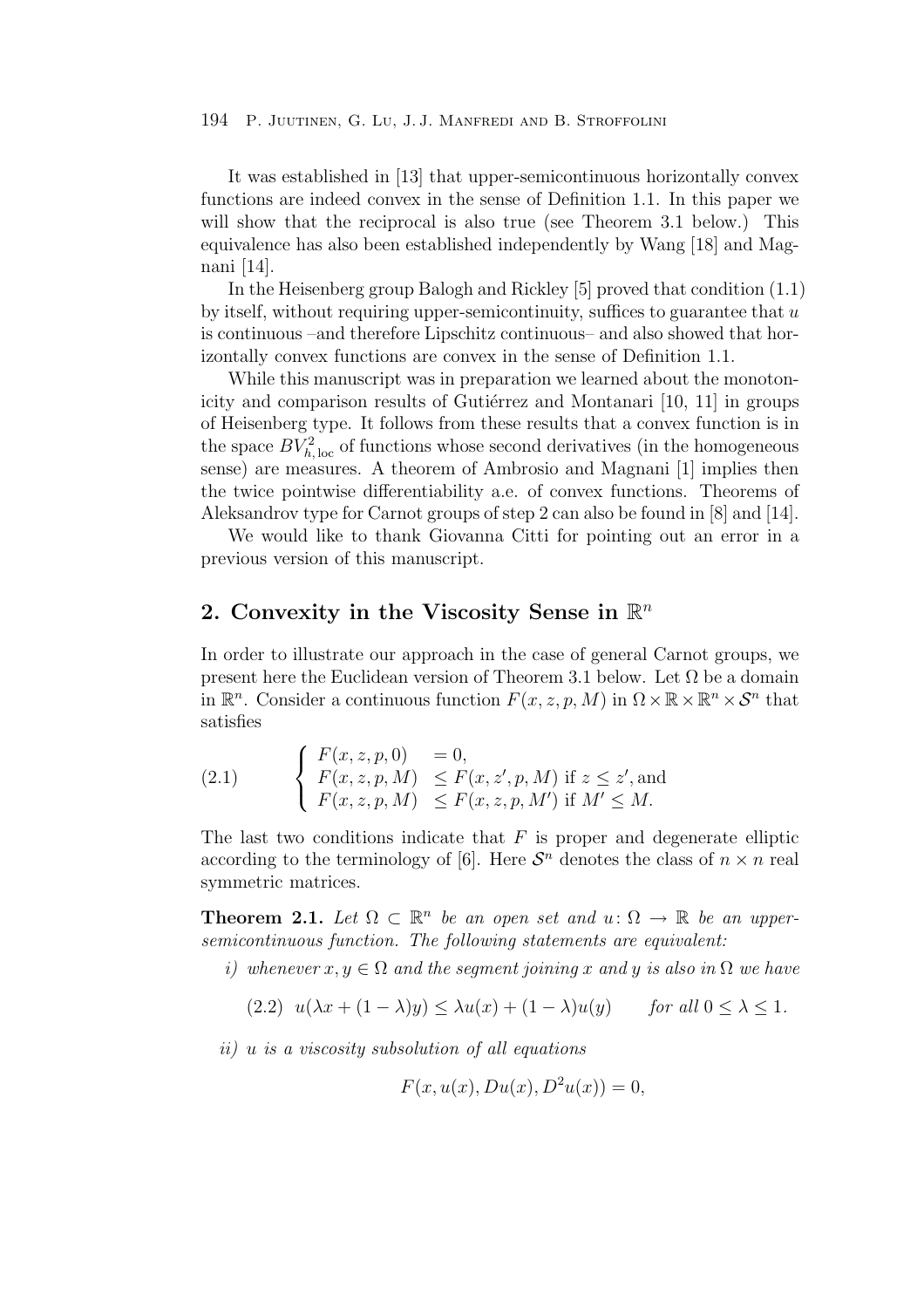where  $F(x, z, p, M)$  is a continuous function in  $\Omega \times \mathbb{R} \times \mathbb{R}^n \times \mathcal{S}^n$  satisfuing  $(2.1)$ .

iii) u is a viscosity subsolution of all linear equations with constant coefficients

$$
F(x, u, Du, D2u) = -\operatorname{trace}(A \cdot D2u) = 0,
$$

where  $A \in \mathcal{S}^n$  is positive definite.

- iv)  $x \to u(Ax)$  is subharmonic for all  $A \in S^n$  positive definite;
- v) u satisfies the inequality

$$
D^2u\geq 0
$$

in the viscosity sense;

- vi) u satisfies  $-\text{trace}(A \cdot D^2u) \leq 0$  in the sense of distributions for all  $A \in \mathcal{S}^n$  positive definite.
- A function u is convex if one of the above equivalent statements holds.

The equivalence between i), ii), iii), and v) was established in [13]. The two new conditions added in this theorem are iv) and vi).

**Proof.** The equivalence between vi) and iii) for any given matrix A is part of viscosity folklore. This is just the simplest case of the theory of Hessian measures of Trudinger and Wang [15]. To prove the equivalence between iv) and iii) observe that  $x \to u(Ax)$  is subharmonic for all  $A > 0$  if and only if trace( $A \cdot D^2u(x)A^t$ )  $\geq 0$  in the sense of distributions for all  $A > 0$ . This occurs precisely when  $trace(A^t \cdot A \cdot D^2u(x)) \geq 0$  in the sense of distributions for all  $A > 0$ . Since every positive definite matrix B has a positive definite square root  $B = A^2 = A^t \cdot A$ , we see that  $x \to u(Ax)$  is subharmonic for all  $A > 0$  if and only if  $trace(B \cdot D^2u(x)) \ge 0$  in the sense of distributions for all  $B > 0$ .

## **3. Convexity in Carnot Groups**

A key observation is that the notion of convexity depends only on the horizontal distribution and not on the particular choice of a basis of  $\mathfrak{g}_1$ . More precisely, let us consider two linearly independent horizontal frames

$$
\mathfrak{X}_{h} = \{X_1, \ldots, X_{m_1}\}, \quad \mathfrak{Y}_{h} = \{Y_1, \ldots, Y_{m_1}\}
$$

and write  $X_i = \sum_{j=1}^{m_1} a_{ij} Y_j$ , for some constants  $a_{ij}$ . Let A be the matrix with entries  $a_{ij}$ . The matrix A is not singular and the following formula holds for any smooth function  $\phi$ 

$$
(D_{h,\mathfrak{X}}^{2}\phi(p))^{*} = A(D_{h,\mathfrak{Y}}^{2}\phi(p))^{*}A^{t}.
$$

Thus the matrix  $(D_{h,\mathfrak{X}}^2\phi(p))^*$  is positive definite if and only if  $(D_{h,\mathfrak{Y}}^2\phi(p))^*$  is positive definite.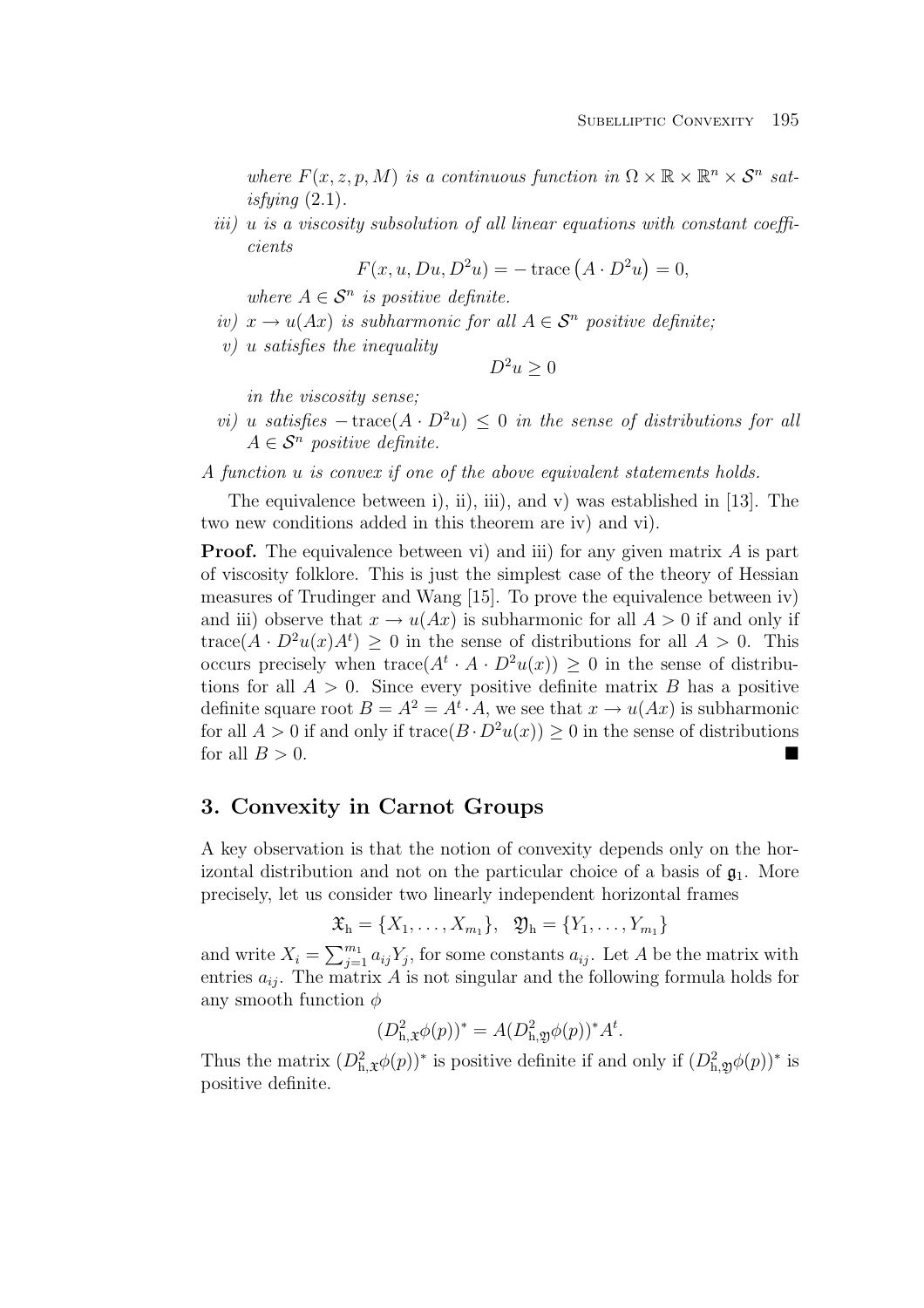Given a frame  $\mathfrak X$  we denote by

$$
\Delta_{\mathfrak{X}}u=\sum_{i=1}^{m_1}X_i^2u
$$

the corresponding Hörmander-Kohn Laplacian.

The main result of this section is the analogue to Theorem 2.1. Consider continuous functions

$$
F\colon \mathcal{G}\times \mathbb{R}\times \mathbb{R}^{m_1}\times \mathcal{S}^{m_1}\rightarrow \mathbb{R}
$$

that are homogeneous, proper, and degenerate elliptic:

(3.1) 
$$
\begin{cases} F(p, z, h, 0) = 0, \\ F(p, z, h, M) \leq F(p, z', h, M) \text{ if } z \leq z', \text{and} \\ F(p, z, h, M) \leq F(p, z, h, M') \text{ if } M' \leq M. \end{cases}
$$

**Theorem 3.1.** Let  $\Omega \subset \mathcal{G}$  be an open set and  $u: \Omega \to \mathbb{R}$  be an uppersemicontinuous function. The following statements are equivalent:

i) whenever  $p \in \Omega$  and  $h \in \mathcal{G}_1$  are such that  $[p \cdot h^{-1}, p \cdot h] \subset \Omega$  we have that the function of one real variable

$$
t \mapsto u (p \cdot \delta_t(h))
$$

is convex for  $-1 < t < 1$ .

ii) u is a viscosity subsolution of all equations

 $F(p, u(p), D_{h}u(p), (D_{h}^{2}u(p))^{*}) = 0,$ 

where  $F(x, z, p, M)$  satisfies (3.1).

iii) u is a viscosity subsolution of all linear equations with constant coefficients

$$
F(p, u, D_{h}u, (D_{h}^{2}u)^{*}) = -\operatorname{trace}(A \cdot (D_{h}^{2}u)^{*}) = 0,
$$

where  $A \in \mathcal{S}^{m_1}$  is positive definite.

- iv) u satisfies the inequality  $-\Delta_{\mathfrak{D}}u \leq 0$  in the viscosity sense for all frames  $\mathfrak{Y}$  such that  $\mathfrak{Y}_h = A\mathfrak{X}_h$ , where  $A \in \mathcal{S}^{m_1}$  is positive definite.
- $v)$  u satisfies the inequality

$$
(D_\mathrm{h}^2 u)^* \geq 0
$$

in the viscosity sense.

vi) u satisfies  $-\operatorname{trace}(A \cdot (D_h^2 u)^*) \leq 0$  in the sense of distributions for all  $A \in \mathcal{S}^{m_1}$  positive definite.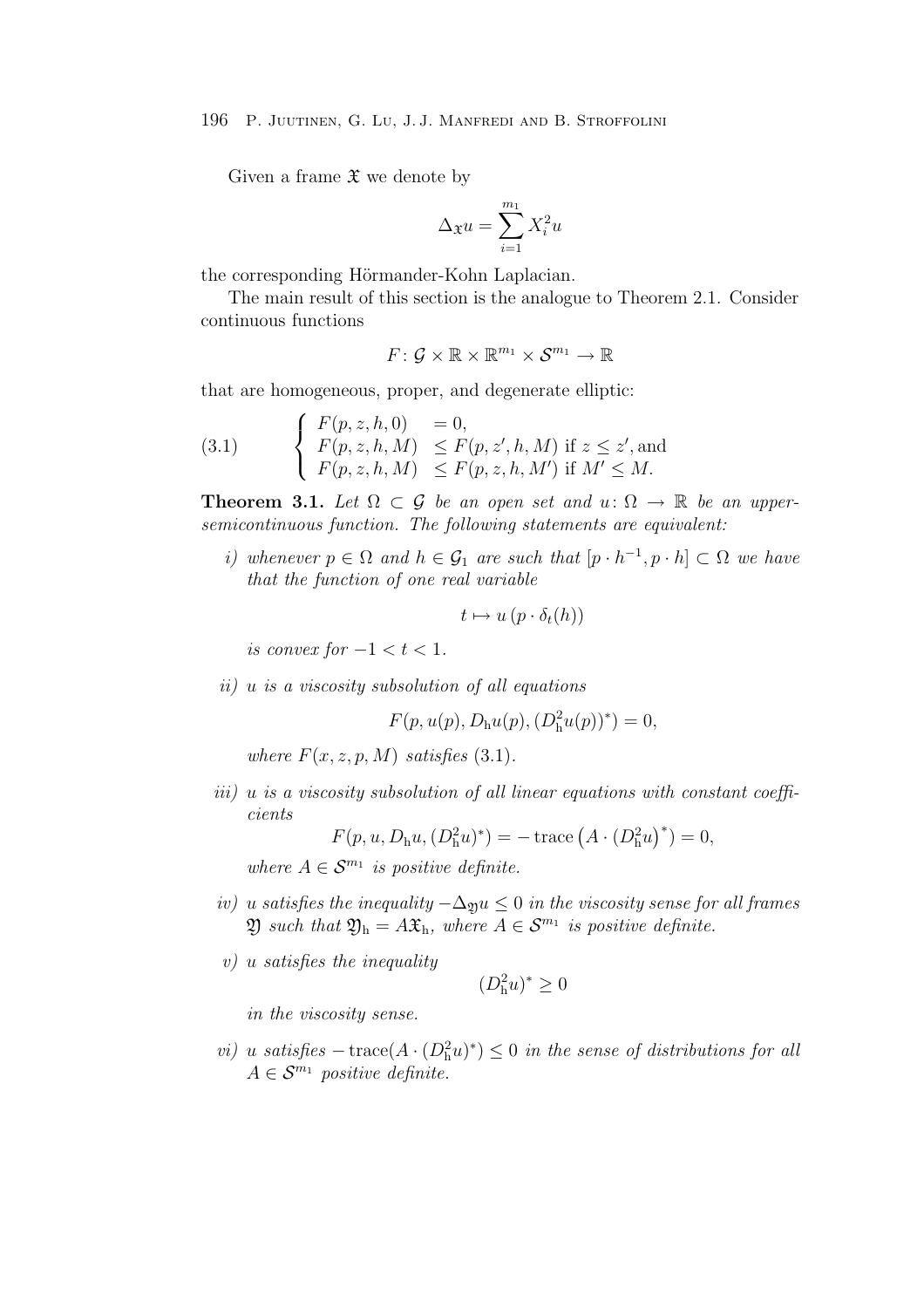A few remarks are in order. Condition i) is called horizontal convexity in  $[13]$  and H-convexity in  $[7]$ . Note that iv) is indeed the analogue of iv) in Theorem 2.1. Condition v) is called v-convexity in [13] and in [18].

The equivalence of the four viscosity related conditions ii), iii), iv) and v) follows easily from elementary linear algebra facts as in Theorem 2.1. Moreover if one of these conditions holds, then  $u$  is locally bounded. This is the case because u is always a subsolution of the corresponding  $\infty$ -Laplacian (see (4.1) below). The details in the case of the Heisenberg group are contained in the proof of Lemma 3.1 in [13].

To show that iv) implies vi) we may do it one matrix  $A \in \mathcal{S}^{m_1}$  at a time. Thus, we may assume that  $A$  is the identity matrix. If  $u$  is a bounded viscosity subsolution of the Hörmander-Kohn Laplacian, it follows using the same proofs as in Lemma 2.2 and Lemma 2.3 from  $[13]$  that u is weaksubsolution with first horizontal derivatives locally square integrable. If  $u$ is not bounded below, we use the truncation  $u_M(x) = \max\{-M, u(x)\}\$ and standard limit theorems (see [16].)

To prove the equivalence of (i) with the other conditions we need to establish that convex functions can be approximated by smooth convex functions. Note that this is relatively easy to do for horizontally convex functions since the inequality  $(1.1)$  is preserved by convolution with a smooth mollifier (see the proof of Theorem 4.2 in [13].) Fortunately for us, Bonfiglioli and Lanconelli [4] have characterized subharmonic functions by a sub-mean value property and proved that subharmonic functions can be approximated by smooth subharmonic functions.

The following is a restatement of Lemma 4.2 in [4] adapted to our needs:

**Lemma 3.1.** Let  $J \in C_0^{\infty}(\mathcal{G})$  be a nonnegative function supported in the unit ball  $B(0,1)$  satisfying the condition  $\int_{\mathcal{G}} J(p) dp = 1$ . For  $\epsilon > 0$  set  $J_{\epsilon}(p) = \epsilon^{-Q} J(\delta_{1/\epsilon}(p))$ . Suppose that  $\Omega \subset \mathcal{G}$  is a domain and that  $u \in L^1_{loc}(\Omega)$ is an upper semicontinuous function. For  $p \in \Omega_{\epsilon} = \{q \in \mathcal{G} : B(q, \epsilon) \subset \Omega\}$ define

$$
u_{\epsilon}(p) = \int_{\mathcal{G}} u(q) J_{\epsilon}(p \cdot q^{-1}) dq.
$$

Then if u is subharmonic in  $\Omega$  we have that  $u_{\epsilon}$  is subharmonic in  $\Omega_{\epsilon}$  and  $u_{\epsilon} \in$  $C^{\infty}(\Omega_{\epsilon})$ . Here subharmonic means  $-\Delta_{\mathfrak{X}}u \leq 0$  in the sense of distributions.

An immediate consequence of this lemma is that vi) implies iv) since the implication holds for smooth functions, and viscosity subsolutions are preserved by locally uniform limits. The important feature of this lemma for our purposes is that the definition of  $u_{\epsilon}$  is independent of the frame.

**Lemma 3.2.** Convex functions are locally uniform limits of smooth convex functions.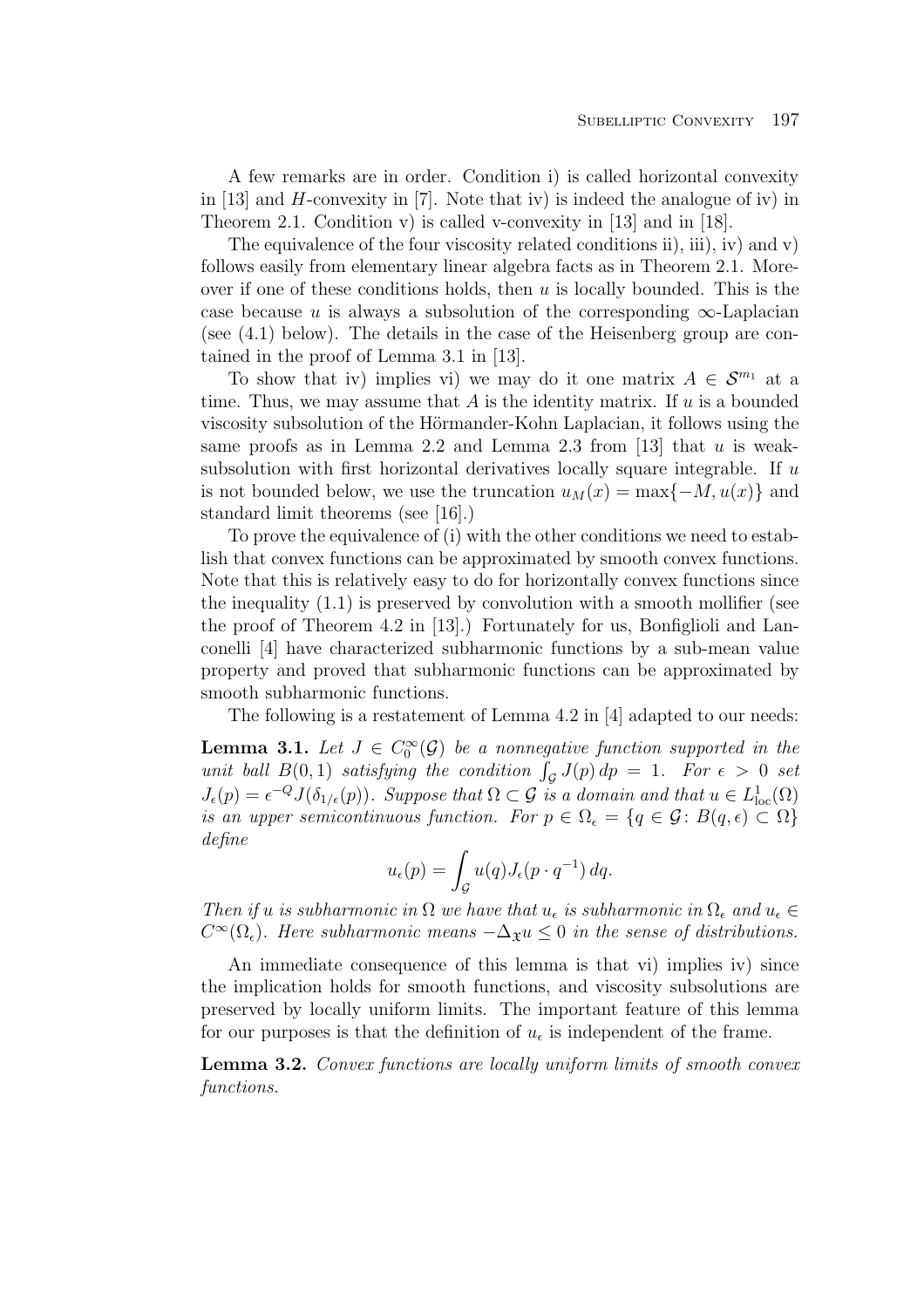**Proof.** Let u be convex. Then u is subharmonic relative to all frames  $\mathfrak{Y}$ such that  $\mathfrak{Y}_{h} = A\mathfrak{X}_{h}$ , where  $A \in \mathbb{S}^{m_1}$  is positive definite. By the previous lemma the smooth function  $u_{\epsilon}$  is also subharmonic relative to all frames  $\mathfrak{Y}$ .<br>Therefore  $u_{\epsilon}$  is convex Therefore,  $u_{\epsilon}$  is convex.

We can now conclude the proof of Theorem 3.1 by quoting verbatim the proofs of Lemma 4.2 and Proposition 4.1 in [13].

We recall that a typical example of a convex function in the Heisenberg group  $H$  that is not convex in the Euclidean sense is given by

$$
v(x, y, z) = x^2 + y^2 - \varepsilon z^2
$$

in a neighborhood of the point  $(0, 0, 0)$ .

## **4. Regularity of Convex Functions**

In this section we have the analogue of Theorem 3.1 in [13] for general Carnot groups. The point of view adapted in [13] is to use the fact that convex functions are subsolutions of all homogeneous elliptic equations. In particular we consider the Hörmander-Kohn Laplace equation

$$
-\Delta_{h}u = -(X_{1}^{2}u + \cdots + X_{m}^{2}u) = 0,
$$

and the subelliptic  $\infty$ -Laplace equation

(4.1) 
$$
-\Delta_{\infty, h} u = -\sum_{i,j=1}^{m} (X_i u)(X_j u)(X_i X_j u) = 0.
$$

These equations can certainly be written in the form

$$
F(p, u(p), D_h u(p), (D_h^2 u)^*(p)) = 0
$$

for a continuous function  $F$  satisfying  $(3.1)$ .

Subsolutions of (4.1) are Lipschitz continuous. This was established by Jensen [12] in the Euclidean case and in [13] in the subelliptic case. This immediately gives a Lipschitz bound for convex functions.

The other ingredient used in the proof of Theorem 3.1 in [13] was Bieske's extension to the Heisenberg group of Jensen's uniqueness theorem for  $\infty$ -harmonic functions ([12], [3].) Recently Wang [17] has extended this theorem to general case of Carnot groups. The proof of Theorem 3.1 in [13] can now be repeated verbatim to get:

**Theorem 4.1.** Let  $\Omega \subset \mathcal{G}$  be an open set and  $u: \Omega \to \mathbb{R}$  be a convex function. Let  $B_R$  be a ball such that  $B_{4R} \subset \Omega$ . Then u is locally bounded and we have

(4.2) 
$$
||u||_{L^{\infty}(B_R)} \leq C \int_{B_{4R}} |u| dx.
$$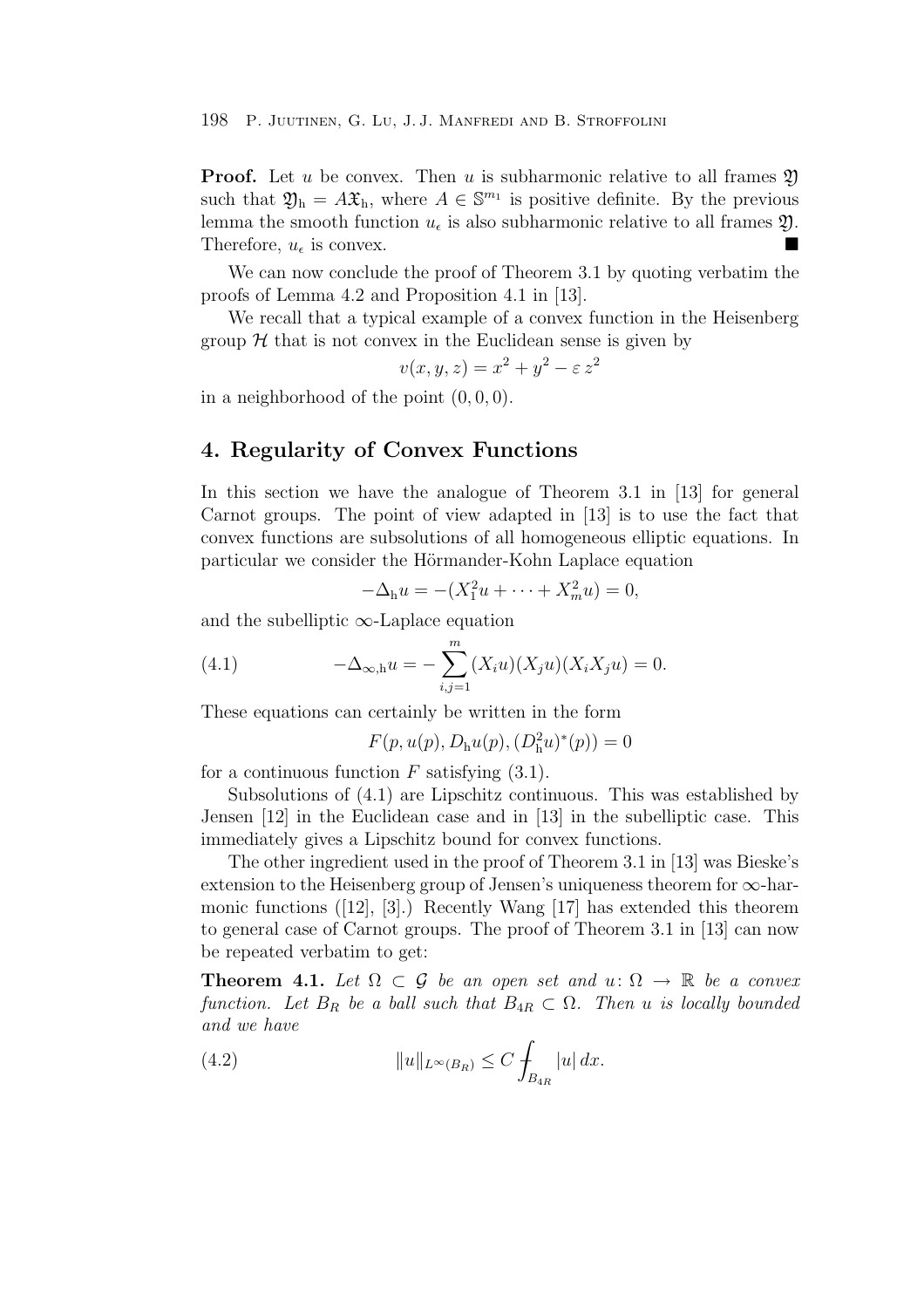Moreover, u is locally Lipschitz and we have the bound

(4.3) 
$$
||D_h u||_{L^{\infty}(B_R)} \leq \frac{C}{R} ||u||_{L^{\infty}(B_{2R})}.
$$

Here C is a constant independent of u and R. If, in addition, u is  $C^2$ , then the symmetrized horizontal second derivatives are nonnegative

(4.4) 
$$
(D_{\rm h}^2 u)^* \geq 0.
$$

## **References**

- [1] Ambrosio, L. and Magnani, V.: Weak differentiability of BV functions on stratified groups. *Math. Z.* **245** (2003), no. 1, 123–153.
- [2] Balogh, Z. and Rickly, M.: Regularity of convex functions on Heisenberg groups. *Ann. Sc. Norm. Super. Pisa Cl. Sci (5)* **2** (2003), 847–868.
- [3] Bieske, T.: On ∞-harmonic functions on the Heisenberg group. *Comm. Partial Differential Equations* **27** (2002), no. 3-4, 727–761.
- [4] BONFIGLIOLI, A. AND LANCONELLI, E.: Subharmonic functions on Carnot groups. *Math. Ann.* **325** (2003), 97–122.
- [5] BELLAÏCHE, A. AND RISLER, J.-J. (eds.): Sub-Riemannian Geometry. Progress in Mathematics 144. Birkhäuser, 1996.
- [6] Crandall, M., Ishii, H., and Lions, P. L.: User's guide to viscosity solutions of second order partial differential equations. *Bull. Amer. Math. Soc. (N.S.)* **27** (1992), no. 1, 1–67.
- [7] Danielli, D., Garofalo, N. and Nhieu, D.-M.: Notions of convexity in Carnot groups. *Comm. Anal. Geom.* **11** (2003), no. 2, 263–341.
- [8] Danielli, D., Garofalo, N., Nhieu, D. and Tournier, F.: The Theorem of Busemann-Feller-Alexandrov in Carnot groups. *Comm. Anal. Geom.* **12** (2004), no. 4, 853–886.
- [9] Folland, G. B., and Stein, E. M.: *Hardy spaces on homogeneous groups*. Mathematical Notes **28**. Princeton University Press, 1982.
- [10] GUTIÉRREZ, C. AND MONTANARI, A.: Maximum and comparison principles for convex functions on the Heisenberg group. *Comm. Partial Differential Equations* **29** (2004), no. 9-10, 1305–1334.
- [11] GUTIÉRREZ, C. AND MONTANARI, A.: On the second order derivatives of convex functions on the Heisenberg group. *Ann. Sc. Norm. Super. Pisa Cl. Sci. (5)* **3** (2004), no. 2, 349–366.
- [12] Jensen, R.: Uniqueness of Lipschitz extensions: minimizing the sup norm of the gradient. *Arch. Rational Mech. Anal.* **123** (1993), 51–74.
- [13] Lu, G., MANFREDI, J.J. AND STROFFOLINI, B.: Convex functions on the Heisenberg Group. *Calc. Var. Partial Differential Equations* **19** (2004), no. 1, 1–22.